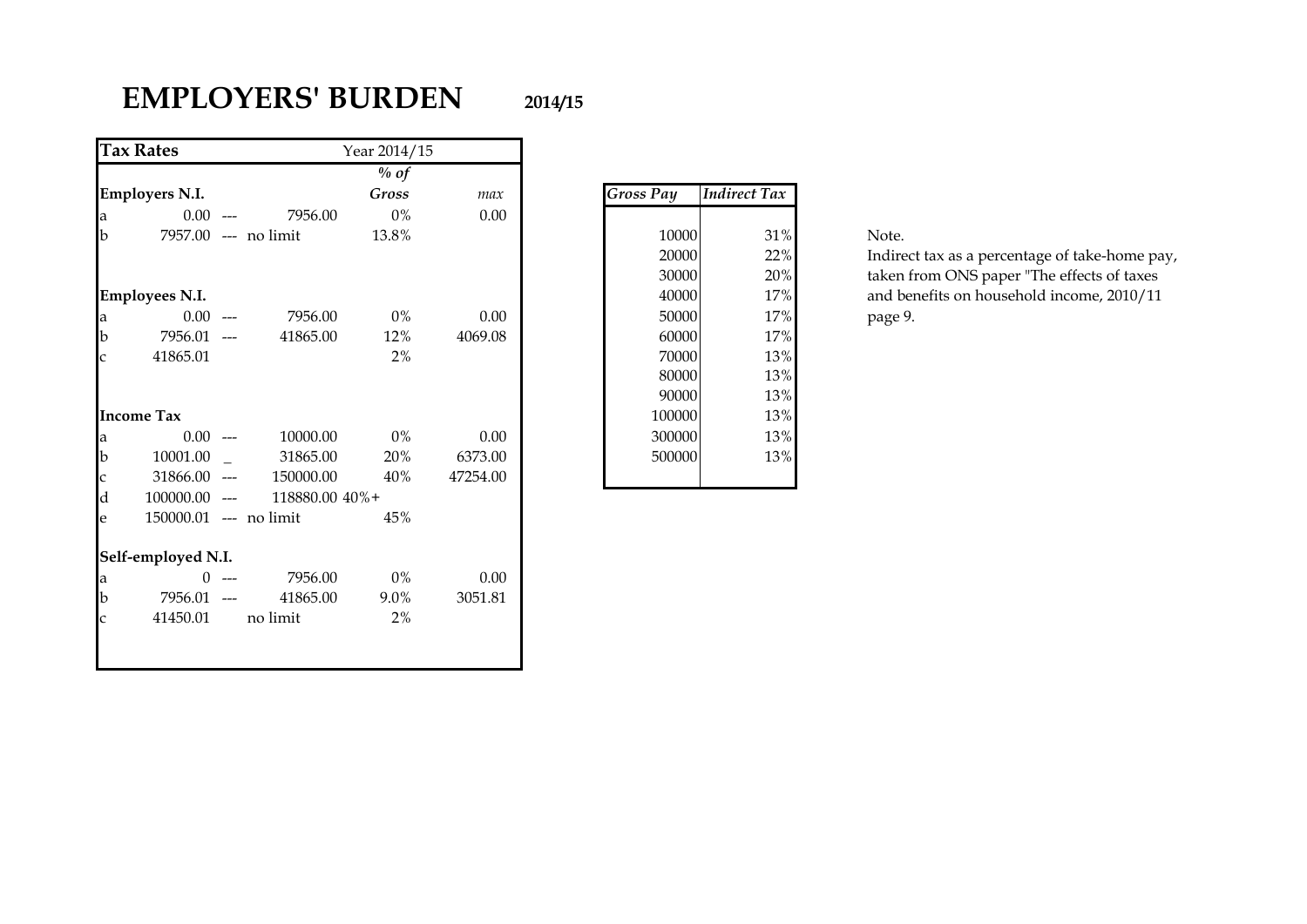### **EMPLOYER'S BURDEN 2014/15**

#### **Employed Person**

| Gross pay                                                         |                              | 10000                        |                                 | 25000                          |                                 | 30000                         |                                    | 40000                           |                                    | 50000                           |                                     | 60000                           |                                     | 70000                           |                                     | 80000                           |                                     | 90000                           |                                     | 100000                          |                                         | 300000                             |                                          | 500000                             |
|-------------------------------------------------------------------|------------------------------|------------------------------|---------------------------------|--------------------------------|---------------------------------|-------------------------------|------------------------------------|---------------------------------|------------------------------------|---------------------------------|-------------------------------------|---------------------------------|-------------------------------------|---------------------------------|-------------------------------------|---------------------------------|-------------------------------------|---------------------------------|-------------------------------------|---------------------------------|-----------------------------------------|------------------------------------|------------------------------------------|------------------------------------|
| Employer's NIC<br>b                                               | 0.00<br>282.07               | 282.07<br>10282.07           | 0.00<br>2352.07                 | 2352.07<br>27352.07            | 0.00<br>3042.07                 | 3042.07<br>33042.07           | 0.00<br>4422.07                    | 4422.07<br>44422.07             | 0.00<br>5802.07                    | 5802.07<br>55802.07             | 0.00<br>7182.07                     | 7182.07<br>67182.07             | 0.00<br>8562.07                     | 8562.07<br>78562.07             | 0.00<br>9942.07                     | 9942.07<br>89942.07             | 0.00<br>11322.07                    | 11322.07<br>101322.07           | 0.00<br>12702.07                    | 12702.07<br>112702.07           | 0.00<br>40302.07                        | 40302.07<br>340302.07              | 0.00<br>67902.07                         | 67902.07<br>567902.07              |
| Employee's NIC<br>b                                               | 0.00<br>245.28<br>0.00       | 245.28                       | 0.00<br>2045.28<br>0.00         | 2045.28                        | 0.00<br>2645.28<br>0.00         | 2645.28                       | 0.00<br>3845.28<br>0.00            | 3845.28                         | 0.00<br>4069.08<br>162.70          | 4231.78                         | 0.00<br>4069.08<br>362.70           | 4431.78                         | 0.00<br>4069.08<br>562.70           | 4631.78                         | 0.00<br>4069.08<br>762.70           | 4831.78                         | 0.00<br>4069.08<br>962.70           | 5031.78                         | 0.00<br>4069.08<br>1162.70          | 5231.78                         | 0.00<br>4069.08<br>5162.70              | 9231.78                            | 0.00<br>4069.08<br>9162.70               | 13231.78                           |
| Income Tax<br>-b<br>$\mathcal{C}$<br>d+e                          | 0.00<br>0.00<br>0.00<br>0.00 | 0.00                         | 0.00<br>3000.00<br>0.00<br>0.00 | 3000.00                        | 0.00<br>4000.00<br>0.00<br>0.00 | 4000.00                       | 0.00<br>6373.00<br>3254.00<br>0.00 | 9627.00                         | 0.00<br>6373.00<br>7254.00<br>0.00 | 13627.00                        | 0.00<br>6373.00<br>11254.00<br>0.00 | 17627.00                        | 0.00<br>6373.00<br>15254.00<br>0.00 | 21627.00                        | 0.00<br>6373.00<br>19254.00<br>0.00 | 25627.0                         | 0.00<br>6373.00<br>23254.00<br>0.00 | 29627.00                        | 0.00<br>6373.00<br>27254.00<br>0.00 | 33627.00                        | 0.00<br>6373.00<br>47254.00<br>67500.00 | 121127.00                          | 0.00<br>6373.00<br>47254.00<br>157500.00 | 211127.00                          |
| <b>Total Deductions</b><br>Take Home pay<br>Indirect Tax % of net | 31%                          | 245.28<br>9754.72<br>2994.70 | 22%                             | 5045.28<br>19954.72<br>4390.04 | 20%                             | 6645.28<br>23354.7<br>4554.17 | 17%                                | 13472.28<br>26527.72<br>4430.13 | 17%                                | 17858.78<br>32141.22<br>5367.58 | 17%                                 | 22058.78<br>37941.22<br>6336.18 | 13%                                 | 26258.78<br>43741.22<br>5598.88 | 13%                                 | 30458.7<br>49541.22<br>6341.28  | 13%                                 | 34658.78<br>55341.22<br>7083.68 | 13%                                 | 38858.78<br>61141.22<br>7826.08 | 13%                                     | 130358.78<br>169641.22<br>21714.08 | 13%                                      | 224358.78<br>275641.22<br>35833.36 |
| Reward for work                                                   |                              | 6760.02                      |                                 | 15564.68                       |                                 | 18800.55                      |                                    | 22097.59                        |                                    | 26773.64                        |                                     | 31605.04                        |                                     | 38142.34                        |                                     | 43199.94                        |                                     | 48257.54                        |                                     | 53315.14                        |                                         | 147927.14                          |                                          | 239807.86                          |
| <b>Total Taxes</b>                                                |                              | 3522.05                      |                                 | 11787.39                       |                                 | 14241.52                      |                                    | 22324.48                        |                                    | 29028.44                        |                                     | 35577.04                        |                                     | 40419.73                        |                                     | 46742.13                        |                                     | 53064.53                        |                                     | 59386.93                        |                                         | 192374.93                          |                                          | 328094.21                          |
| Employer's Burden (%)                                             |                              | 52                           |                                 | 76                             |                                 | 76                            |                                    | 101                             |                                    | 108                             |                                     | 113                             |                                     | 106                             |                                     | 108                             |                                     | 110                             |                                     | 111                             |                                         | 130                                |                                          | 137                                |
| Self Employed                                                     |                              |                              |                                 |                                |                                 |                               |                                    |                                 |                                    |                                 |                                     |                                 |                                     |                                 |                                     |                                 |                                     |                                 |                                     |                                 |                                         |                                    |                                          |                                    |
| Nominal Gross Pay                                                 |                              | 10000                        |                                 | 25000                          |                                 | 30000                         |                                    | 40000                           |                                    | 50000                           |                                     | 60000                           |                                     | 70000                           |                                     | 80000                           |                                     | 90000                           |                                     | 100000                          |                                         | 300000                             |                                          | 500000                             |
| Employee's NIC<br>a<br><sub>b</sub><br>$\epsilon$                 | 0.00<br>183.96<br>0.00       | 183.96                       | 0.00<br>1533.96<br>0.00         | 1533.96                        | 0.00<br>1983.96<br>0.00         | 1983.96                       | 0.00<br>2883.96<br>0.00            | 2883.96                         | 0.00<br>3051.81<br>162.70          | 3214.51                         | 0.00<br>3051.81<br>362.70           | 3414.51                         | 0.00<br>3051.81<br>562.70           | 3614.51                         | 0.00<br>3051.81<br>762.70           | 3814.51                         | 0.00<br>3051.81<br>962.70           | 4014.51                         | 0.00<br>3051.81<br>1162.70          | 4214.51                         | 0.00<br>3051.81<br>5162.70              | 8214.51                            | 0.00<br>3051.81<br>9162.70               | 12214.51                           |
| Income Tax<br>as above                                            |                              | 0.00                         |                                 | 3000.00                        |                                 | 4000.00                       |                                    | 9627.00                         |                                    | 13627.00                        |                                     | 17627.00                        |                                     | 21627.00                        |                                     | 25627.00                        |                                     | 29627.00                        |                                     | 33627.00                        |                                         | 121127.00                          |                                          | 211127.00                          |
| <b>Total Deductions</b><br>Take Home pay<br>Indirect Tax % of net | 31%                          | 183.96<br>9816.04<br>3013.52 | 22%                             | 4533.96<br>20466.04<br>4502.53 | 20%                             | 5983.96<br>24016.0<br>4683.1  | 17%                                | 12510.96<br>27489.04<br>4590.67 | 17%                                | 16841.51<br>33158.49<br>5537.47 | 17%                                 | 21041.51<br>38958.49<br>6506.07 | 13%                                 | 25241.51<br>44758.49<br>5729.09 | 13%                                 | 29441.51<br>50558.49<br>6471.49 | 13%                                 | 33641.51<br>56358.49<br>7213.89 | 13%                                 | 37841.51<br>62158.49<br>7956.29 | 13%                                     | 129341.51<br>170658.49<br>21844.29 | 13%                                      | 223341.51<br>276658.49<br>35965.60 |
| Reward for work                                                   |                              | 6802.52                      |                                 | 15963.51                       |                                 | 19332.91                      |                                    | 22898.37                        |                                    | 27621.02                        |                                     | 32452.42                        |                                     | 39029.40                        |                                     | 44087.00                        |                                     | 49144.60                        |                                     | 54202.20                        |                                         | 148814.20                          |                                          | 240692.89                          |
| <b>Total Taxes</b>                                                |                              | 3197.48                      |                                 | 9036.49                        |                                 | 10667.09                      |                                    | 17101.63                        |                                    | 22378.98                        |                                     | 27547.58                        |                                     | 30970.60                        |                                     | 35913.00                        |                                     | 40855.40                        |                                     | 45797.80                        |                                         | 151185.80                          |                                          | 259307.11                          |
| Employer's Burden (%)                                             |                              | 47                           |                                 | 57                             |                                 | 55                            |                                    | 75                              |                                    | 81                              |                                     | 85                              |                                     | 79                              |                                     | 81                              |                                     | 83                              |                                     | 84                              |                                         | 102                                |                                          | 108                                |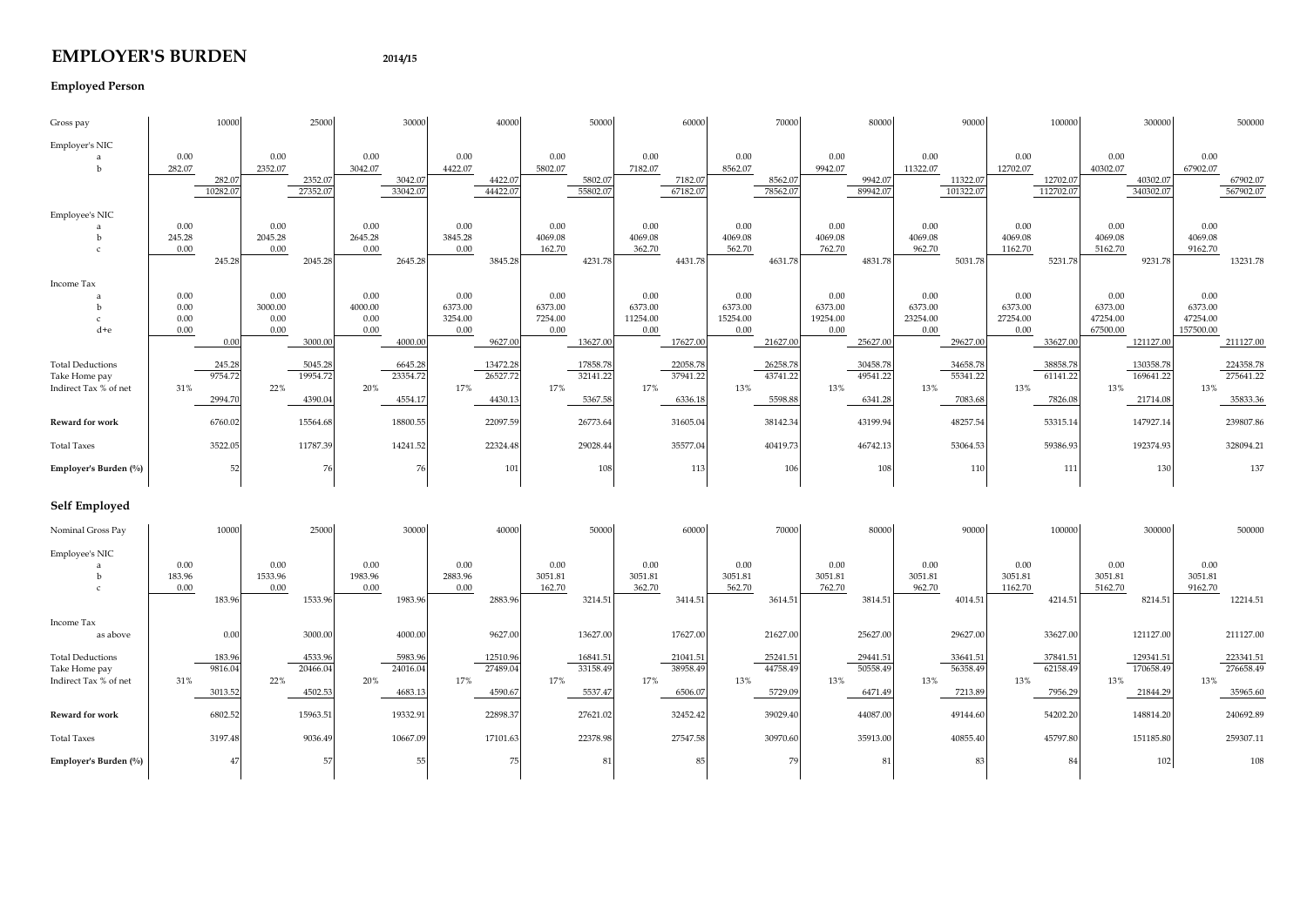# **Employers' Burden** *2014/15*

| Gross Pay (£) | Employed | <b>Self Employed</b> |
|---------------|----------|----------------------|
|               | $\%$     | %                    |
| 10,000        | 52       | 47                   |
| 25,000        | 76       | 57                   |
| 30,000        | 76       | 55                   |
| 40,000        | 101      | 75                   |
| 50,000        | 108      | 81                   |
| 60,000        | 113      | 85                   |
| 70,000        | 106      | 79                   |
| 80,000        | 108      | 81                   |
| 90,000        | 110      | 83                   |
| 100,000       | 111      | 84                   |
| 300,000       | 130      | 102                  |
| 500,000       | 137      | 108                  |

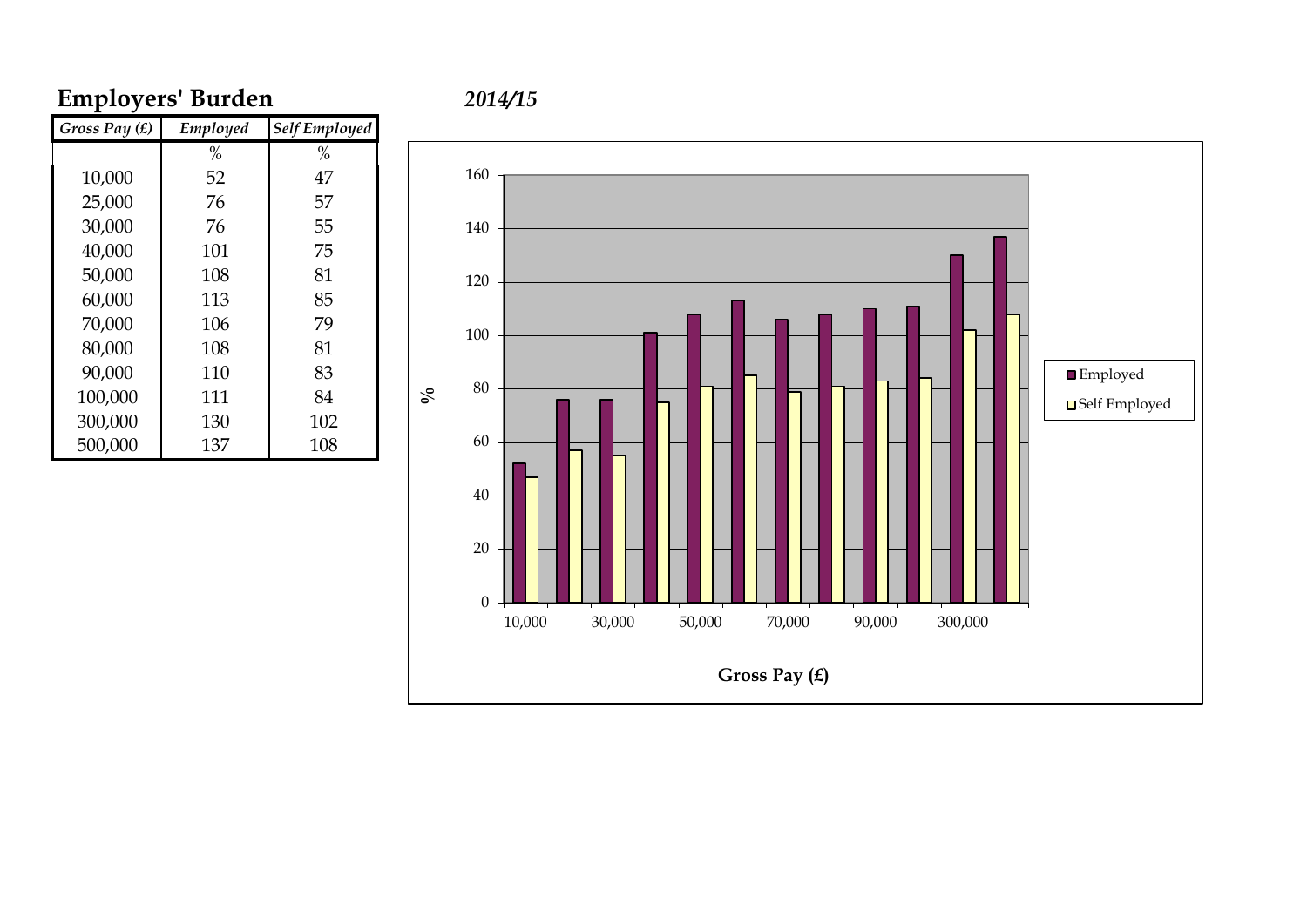#### **EMPLOYERS BURDEN. COMMENTARY**

Members may like to see a paper recently updated showing the differences between the cost of employment and the "Reward for Work"

This is based on tax tables, but also from ONS paper describing how much of "take home Pay" is spent on indirect taxation. The surprise was that the lowest quintile of incomes spent about double the highest quintile, thus cancelling out some of the lower income tax rates.

For this reason we called the final result "Reward for Work" to distinguish from "Take home pay."

**The conclusion is that it cost employers roughly 100% of Reward for Work to take on an employee, and a bit less to take on "self employed" workers.**

Here are some suggestions as to the possible effects of this situation:

- 1. A sharp distinction of the view of wages from the points of view of employers and employees.
- 2. A bias against labour intensive industries.
- 3. A constant impulse to replace people by machines.
- 4. Unemployment as a constant factor in the economy.
- 5. The effect of taxation at the margin, leading to more tax required to mitigate those effects.
- 6. In the cycle of production, employment based taxation rolls up until paid by the final consumer. His gross pay has to be sufficient to pay the taxes and leave him enough to live on.
- 7. Government expenditure is mostly wages, and is thus doubled under the same rules.

8. In order to cover the cost, an employee has to be able to add value to an amount twice what he needs to live on.Those who cannot meet this criteria will find their jobs at risk.

Two new tables have been added. **"Total Employer Costs"** shows the cost of employement broken down into constituent parts, first as actual figures, then as percentages.

**Sheet 2** is a summary of all the tables since 2006/07 to date for employed persons. This is interesting as it shows the gradual reduction in the lower paid area, and the gradual increase in the higher paid area. But bear in mind that the average pay in 2006/07 was less than now.

.

l, Tommas Graves May 2014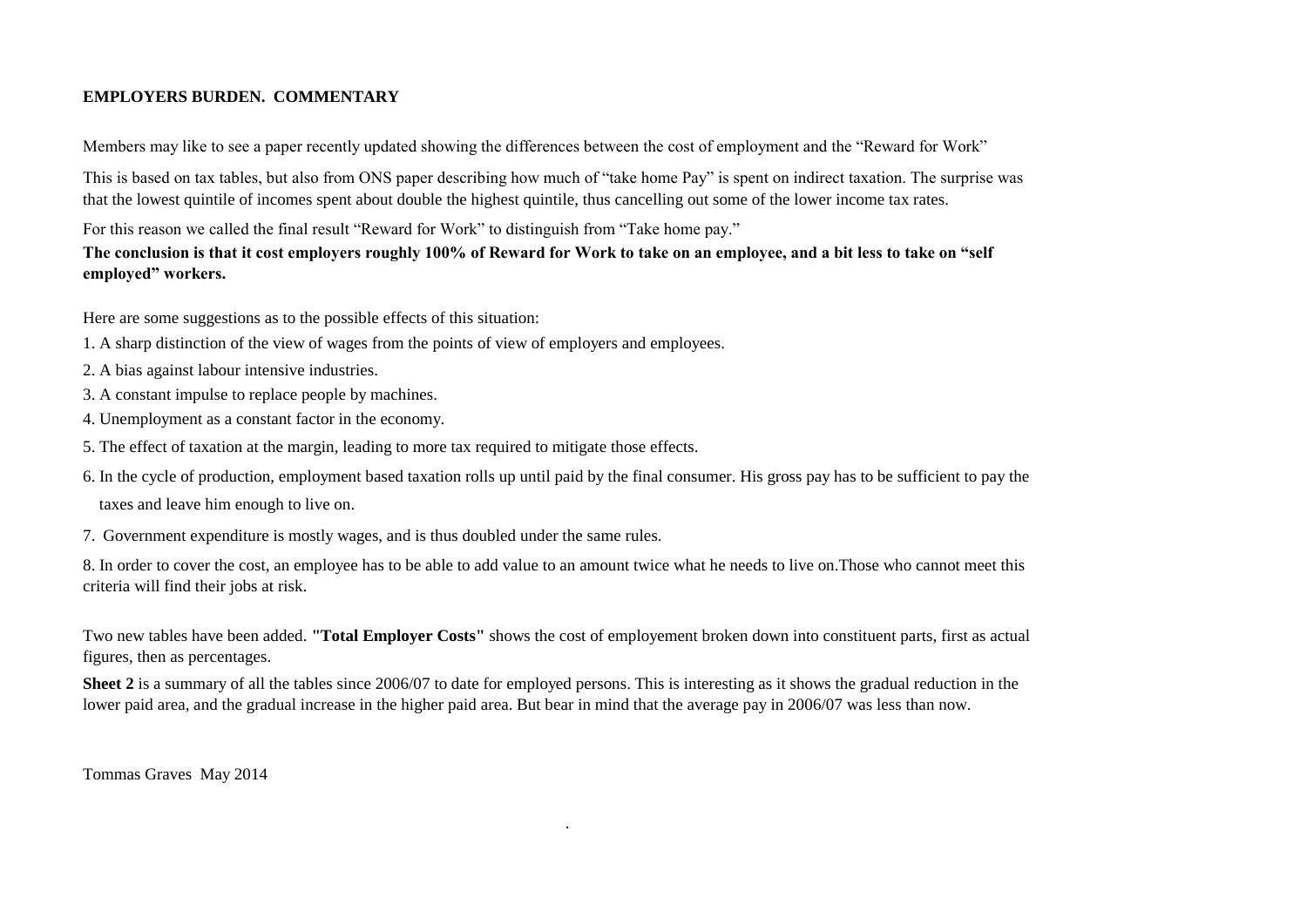## **Employers' Burden** *2014/15*

|                 | Reward     | Direct          | Indirect        |            |         |
|-----------------|------------|-----------------|-----------------|------------|---------|
| Gross Pay $(f)$ | for Work   | <b>Taxation</b> | <b>Taxation</b> | <b>NIC</b> | Total   |
|                 |            |                 |                 |            |         |
| 10,000          | 6,760.02   | 245.28          | 2,994.70        | 282.07     | 10,282  |
| 25,000          | 15,564.68  | 5,045.28        | 4,390.04        | 2352.07    | 27,352  |
| 30,000          | 18,800.55  | 6,645.28        | 4,554.17        | 3042.07    | 33,042  |
| 40,000          | 22,097.59  | 13,472.28       | 4,430.13        | 4422.07    | 44,422  |
| 50,000          | 26,773.64  | 17,858.78       | 5,367.58        | 5802.07    | 55,802  |
| 60,000          | 31,605.04  | 22,058.78       | 6,336.18        | 7182.07    | 67,182  |
| 70,000          | 38,142.34  | 26,258.78       | 5,598.88        | 8562.07    | 78,562  |
| 80,000          | 43,199.94  | 30,458.78       | 6,341.28        | 9942.07    | 89,942  |
| 90,000          | 48,257.54  | 34,658.78       | 7,083.68        | 11322.07   | 101,322 |
| 100,000         | 53,315.14  | 38,858.78       | 7,826.08        | 12702.07   | 112,702 |
| 300,000         | 147,927.14 | 130,358.78      | 21,714.08       | 40302.07   | 340,302 |
| 500,000         | 239,807.86 | 224,358.78      | 35,833.36       | 67902.07   | 567,902 |



## **Percentages**

|               | Reward   | Direct          | Indirect        |            | Total  |
|---------------|----------|-----------------|-----------------|------------|--------|
| Gross Pay (£) | for Work | <b>Taxation</b> | <b>Taxation</b> | <b>NIC</b> | %      |
|               |          |                 |                 |            |        |
| 10,000        | 65.75    | 2.39            | 29.13           | 2.74       | 100.00 |
| 25,000        | 56.90    | 18.45           | 16.05           | 8.60       | 100.00 |
| 30,000        | 56.90    | 20.11           | 13.78           | 9.21       | 100.00 |
| 40,000        | 49.74    | 30.33           | 9.97            | 9.95       | 100.00 |
| 50,000        | 47.98    | 32.00           | 9.62            | 10.40      | 100.00 |
| 60,000        | 47.04    | 32.83           | 9.43            | 10.69      | 100.00 |
| 70,000        | 48.55    | 33.42           | 7.13            | 10.90      | 100.00 |
| 80,000        | 48.03    | 33.86           | 7.05            | 11.05      | 100.00 |
| 90,000        | 47.63    | 34.21           | 6.99            | 11.17      | 100.00 |
| 100,000       | 47.31    | 34.48           | 6.94            | 11.27      | 100.00 |
| 300,000       | 43.47    | 38.31           | 6.38            | 11.84      | 100.00 |
| 500,000       | 42.23    | 39.51           | 6.31            | 11.96      | 100.00 |